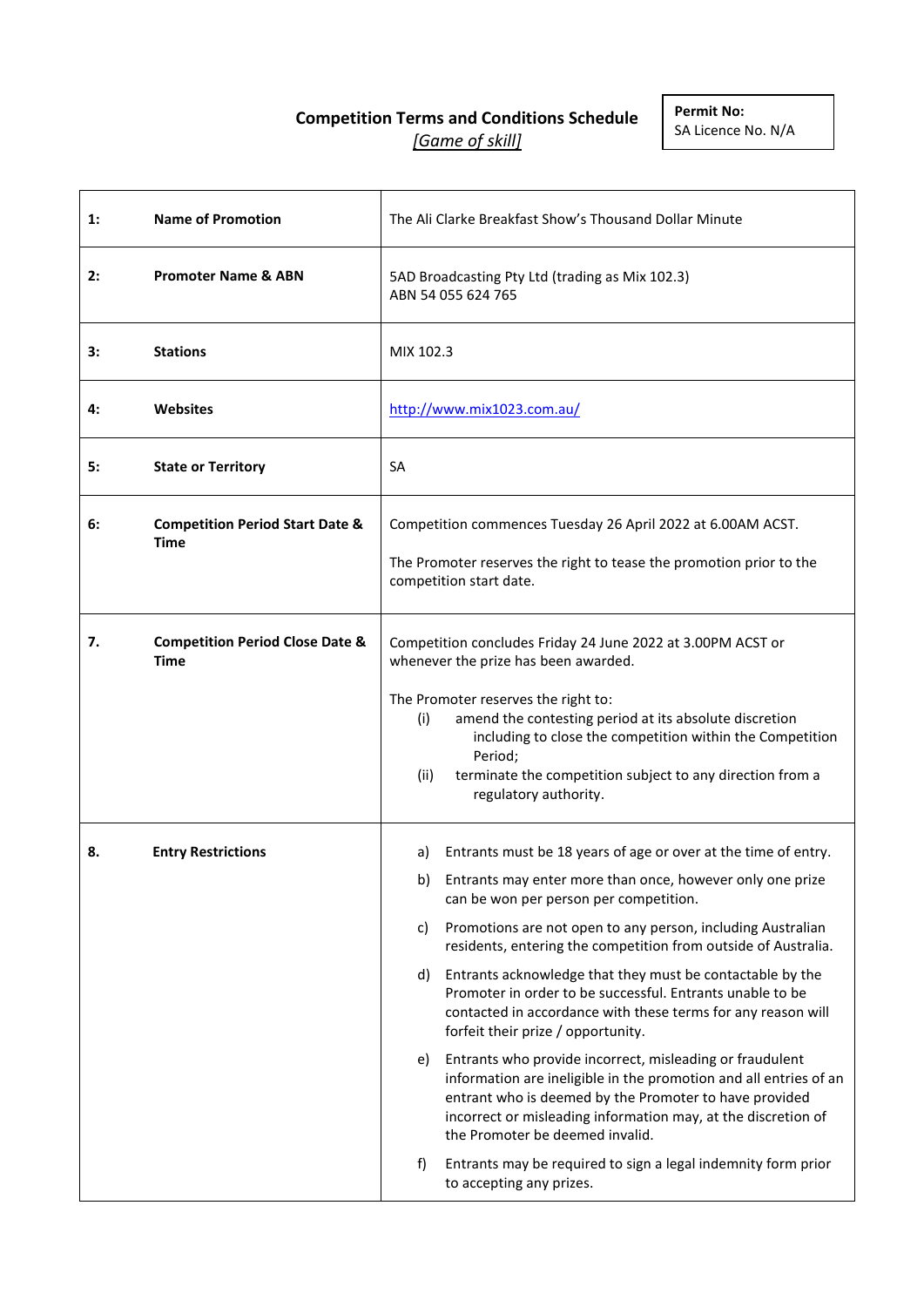|    |              | g)  | Entrants must be a resident in SA.                                                                                                                                                                                                                                                                                     |
|----|--------------|-----|------------------------------------------------------------------------------------------------------------------------------------------------------------------------------------------------------------------------------------------------------------------------------------------------------------------------|
|    |              | h)  | Entrants must provide a nominated valid Australian bank<br>account as requested by the Promoter, in the event that the<br>entrant is a winner.                                                                                                                                                                         |
|    |              | i)  | A person that is put to air or determined as an on-air prize<br>winner cannot pass the telephone call on to anyone else, and<br>should this occur, any person that is on air or has been passed<br>the phone in this capacity will not be eligible for a prize, at the<br>discretion of the Promoter.                  |
|    |              | j)  | If for any technical reason, the phone line drops out, or they<br>are inaudible or they are or they are unreachable for any<br>reason (including without limitation any technical or operator<br>error), the entrant will not be awarded with a prize.                                                                 |
| 9. | How to enter |     | Phone entry for on-air quiz:                                                                                                                                                                                                                                                                                           |
|    |              |     | At various times during the Competition Period (and in some cases prior<br>to the competition start date):                                                                                                                                                                                                             |
|    |              |     | (a) The Promoter will solicit on (08) 8300 1023 for callers to<br>participate in The Ali Clarke Breakfast Show's Thousand Dollar<br>Minute during a specified time period. Listeners may also be<br>invited via Station on-air commercials; announcer solicits or via<br>social media to take part in the competition. |
|    |              |     | (b) Entrants who successfully call (08) 8300 1023 and are selected<br>by the Promoter (in its absolute discretion) and meet the entry<br>restrictions will receive opportunity to contest in the activity.                                                                                                             |
|    |              | (C) | The Promoter will select the callers at its discretion.                                                                                                                                                                                                                                                                |
|    |              |     | (d) The entrant who receives opportunity to contest The Ali Clarke<br>Breakfast Show's Thousand Dollar Minute will be given one [1]<br>minute to answer ten [10] questions correctly, as based on the<br>fact sheet provided by the Promoter.                                                                          |
|    |              |     | (e) Questions to be decided by Promoter in its absolute discretion.                                                                                                                                                                                                                                                    |
|    |              |     | (f) Every Friday throughout the competition period, the Promoter<br>will announce a five thousand (\$5,000) Friday, where the<br>contesting entrant will have the opportunity to win a larger<br>prize.                                                                                                                |
|    |              |     | (g) If the entrant answers all ten [10] questions correctly within<br>the one [1] minute, they will receive the specified prize based<br>on date of contest.                                                                                                                                                           |
|    |              |     | (h) If the entrant answers one [1] or more questions incorrectly,<br>they will not be deemed a winner and will not receive a prize.                                                                                                                                                                                    |
|    |              | (i) | If the Promoter is unable to contact eligible Contestants within<br>the time period specified, they will forfeit their entry which will<br>be replaced by another chosen entrant.                                                                                                                                      |
|    |              | (i) | Entrants may be required to go through an eligibility checklist                                                                                                                                                                                                                                                        |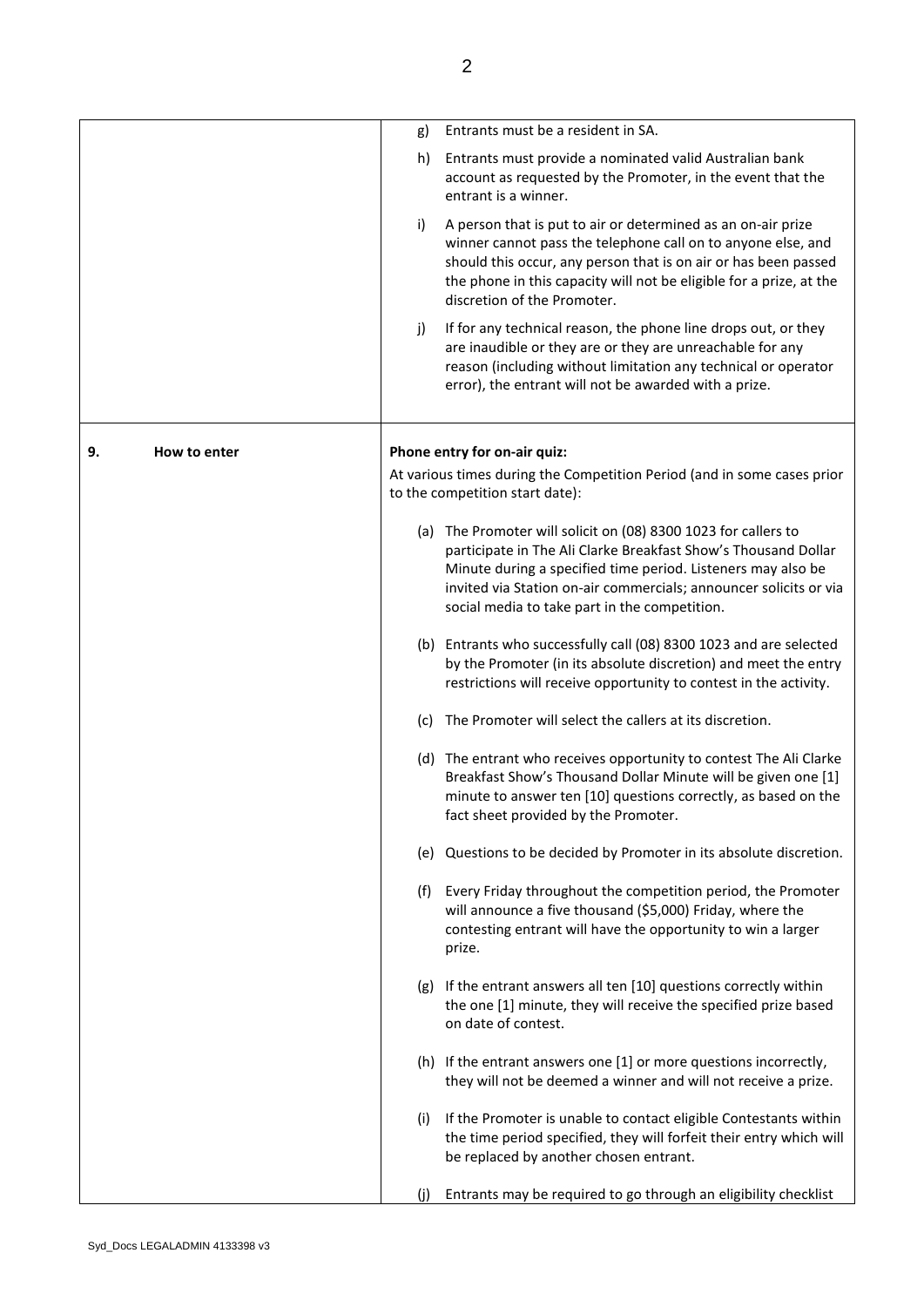|                                     | off air (at the absolute discretion of the Promoter) as noted in<br>the entry restrictions. If the entrant who successfully calls does<br>not meet the eligibility requirements, they will not go through<br>to The Ali Clarke Breakfast Show's Thousand Dollar Minute.                                                                                               |
|-------------------------------------|-----------------------------------------------------------------------------------------------------------------------------------------------------------------------------------------------------------------------------------------------------------------------------------------------------------------------------------------------------------------------|
|                                     | (k) Entrants may only submit answers/guesses on air.<br>Answers/Guesses submitted in any other way will be deemed<br>invalid, as determined by the Promoter in the Promoter's<br>absolute and sole discretion.                                                                                                                                                        |
|                                     | (I) At any time during contesting the announcer(s) may give the<br>entrant additional challenges or bribes. Examples including, but<br>not limited to: A bonus round/double or nothing.                                                                                                                                                                               |
|                                     | (m) Rules will be stipulated on air by the Promoter, at its absolute<br>discretion.                                                                                                                                                                                                                                                                                   |
|                                     | (n) A prize is not guaranteed if the contestant does not answer the<br>questions correctly.                                                                                                                                                                                                                                                                           |
|                                     | (o) The Promoter's decision is final, and no correspondence will be<br>entered into.                                                                                                                                                                                                                                                                                  |
|                                     | (p) The Promoter reserves the right in its absolute discretion to<br>refrain from broadcasting any call.                                                                                                                                                                                                                                                              |
|                                     | <b>Other Entry</b><br>At various times across the Competition Period the Promoter at its<br>absolute discretion may open alternative forms of entry.                                                                                                                                                                                                                  |
|                                     | This may include but is not limited to entries via the [Station website, at<br>live events, via the Promoter's representatives and street team, via<br>station SMS text]. The Promoter will specify the specific mechanic and<br>rules for entry and selection either online, on air, in person (for street<br>team activities), or via social media (as applicable). |
| <b>Limitation on entries</b><br>10. | Entrants can enter as many times as they like during the Competition<br>Period however, once an entrant has been selected and guessed with<br>the Promoter on-air, they may not enter again.                                                                                                                                                                          |
|                                     | Only one entry from each household can be deemed a winner<br>throughout the competition period.                                                                                                                                                                                                                                                                       |
| 11.<br><b>Challenge Details</b>     | [N/A]                                                                                                                                                                                                                                                                                                                                                                 |
| <b>Judging Criteria</b><br>12.      | Each entrant will be individually judged (by representatives of the<br>Promoter) based on the fact sheet the announcers have on hand.                                                                                                                                                                                                                                 |
|                                     | The Promoter's decision is final, and no correspondence will be entered<br>into.                                                                                                                                                                                                                                                                                      |
| <b>Draw Details</b><br>13.          | [N/A]                                                                                                                                                                                                                                                                                                                                                                 |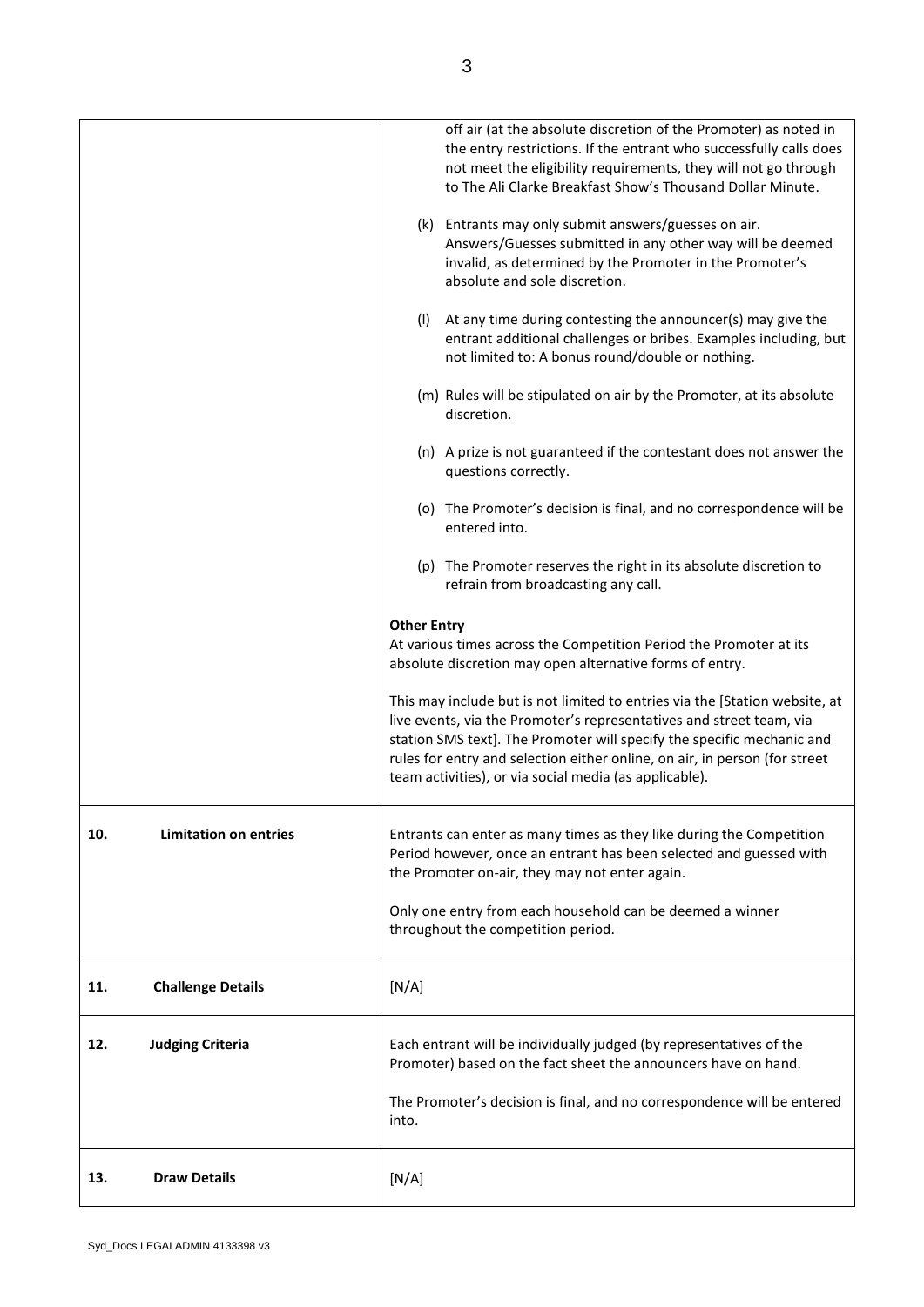| 14: | <b>Prize Details</b>            | Those who correctly answer all ten [10] questions in a single segment of<br>the Quiz will win the prize of up to \$1,000 (inc. GST).                                                                                                                                                                      |
|-----|---------------------------------|-----------------------------------------------------------------------------------------------------------------------------------------------------------------------------------------------------------------------------------------------------------------------------------------------------------|
|     |                                 | Those who correctly answer all ten [10] questions in a single segment of<br>the Quiz on a Friday, as designated by the Promoter during the<br>competition period, will win the prize of up to \$5,000 (inc. GST).                                                                                         |
|     |                                 | The Promoter reserves the right to award discretionary "bonus Prizes"<br>for a selected contesting segment. Bonus prizes apply to one particular<br>contesting segment only and are awarded in the Promoter's absolute<br>discretion. Bonus prizing may include but is not limited to additional<br>cash. |
|     |                                 | If an Entrant is deemed a winner, they will receive one [1] prize only.                                                                                                                                                                                                                                   |
|     |                                 | Prizes awarded are subject to availability and are at the complete<br>discretion of the Promoter.                                                                                                                                                                                                         |
|     |                                 | All prizes are non-transferable. Any prize that is found to be for sale or<br>on-sold will be cancelled and will not be reissued.                                                                                                                                                                         |
|     |                                 | No refund or exchange will be given for any prize.                                                                                                                                                                                                                                                        |
| 15: | <b>Total Prize Value</b>        | Up to \$25,000 (inc. GST)                                                                                                                                                                                                                                                                                 |
| 16: | <b>Winner Notification</b>      | The prize winner will be notified on-air if they have been successful in<br>winning a prize. The prize winner will then be kept on the telephone or<br>contacted after winning via phone or email to organise the prize.                                                                                  |
|     |                                 | If an entrant is unsuccessful in obtaining a prize, they will be notified on-<br>air and there will be no follow up from the Promoter.                                                                                                                                                                    |
| 17. | <b>Publication Details</b>      | Winners of prizes valued at over \$251 (inc. GST) will be published on the<br>Station Website 'WIN' Page.                                                                                                                                                                                                 |
| 18: | <b>Prize Claim and Delivery</b> | Prizes must be claimed by three months of date of win.                                                                                                                                                                                                                                                    |
|     |                                 | Winners may be required to prove their identity and show evidence as<br>documented on their birth certificate, driver's licence or passport<br>before any prize is rewarded.                                                                                                                              |
|     |                                 | Winners may also be required to provide any documentation which the<br>Promoter and/or the Promoter's insurer reasonably requests for the<br>purposes of prize redemption.                                                                                                                                |
|     |                                 | If the prize has been arranged for a certain time/date, then the winner<br>must be available to take this as specified by the Promoter. If the<br>winner is unable to facilitate this, then they may be required to forfeit<br>the prize.                                                                 |
|     |                                 | Any unclaimed prizes will be forfeited.                                                                                                                                                                                                                                                                   |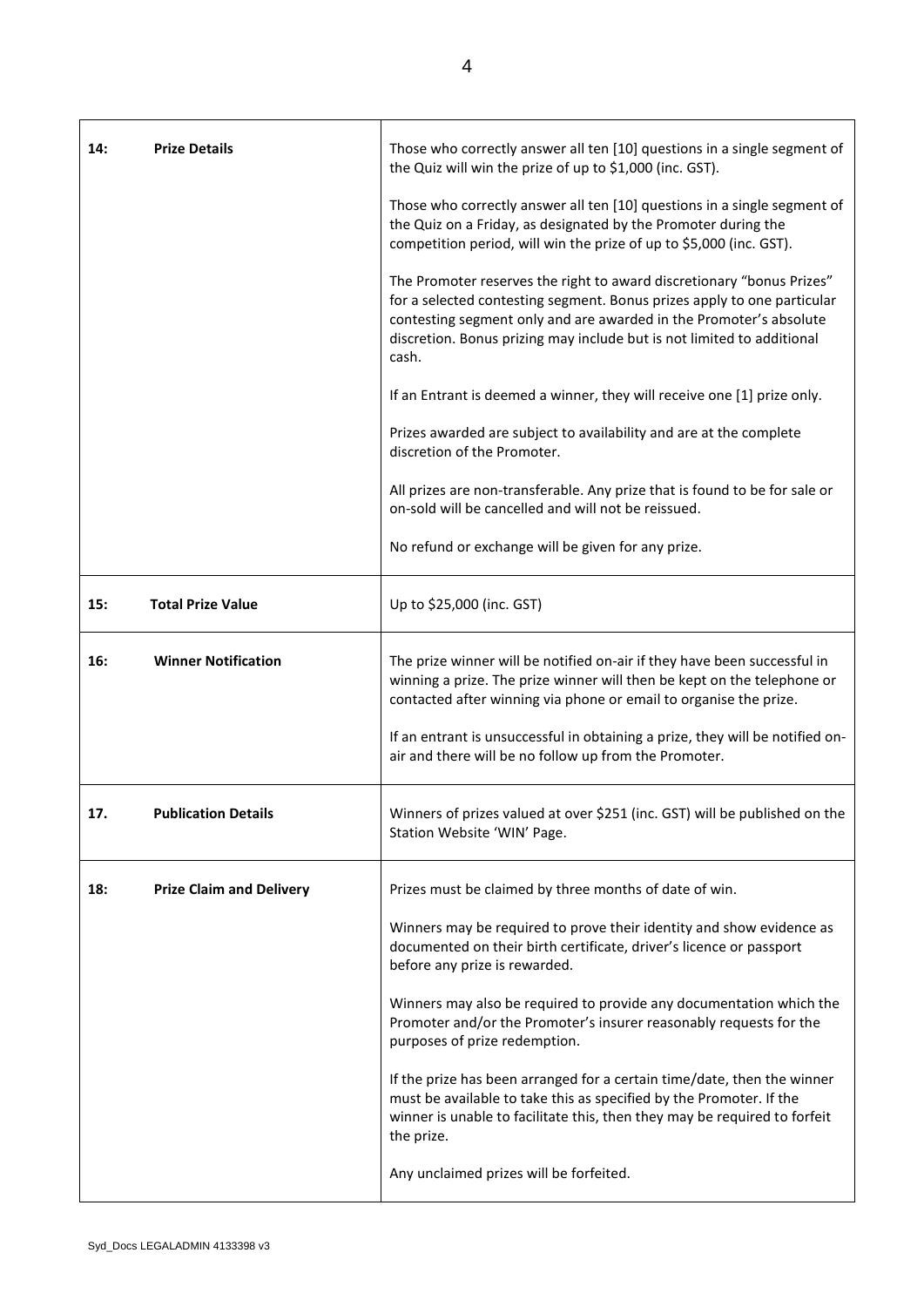|     |                                                            | The Promoter will not be liable for prizes that are damaged or lost in the<br>mail or not delivered to the winner due to external circumstances<br>outside of the Promoter's control. No compensation or replacement<br>prizes will be offered.<br>Where the prize is money<br>Bank Transfer - The prize will be transferred to the winner's<br>$\bullet$<br>nominated bank account via electronic funds transfer (or to the<br>nominated bank account of the winner's parent/guardian if the<br>winner is under 18 years of age). This may take up to 4 weeks<br>to show up in the winning contestant's nominated bank<br>account.<br>Cheque - The prize will be awarded to the winner (or to the<br>winner's parent/guardian if the winner is under 18 years of<br>age) in the form of a cheque.                                                                                                                                                                                                                                                                                                                                                                                               |
|-----|------------------------------------------------------------|--------------------------------------------------------------------------------------------------------------------------------------------------------------------------------------------------------------------------------------------------------------------------------------------------------------------------------------------------------------------------------------------------------------------------------------------------------------------------------------------------------------------------------------------------------------------------------------------------------------------------------------------------------------------------------------------------------------------------------------------------------------------------------------------------------------------------------------------------------------------------------------------------------------------------------------------------------------------------------------------------------------------------------------------------------------------------------------------------------------------------------------------------------------------------------------------------|
| 19. | <b>Prize Claim Date and Time</b><br>& Unclaimed Prize Draw | <b>Prize Claim</b><br>Unless otherwise specified by The Promoter prize/s must be claimed<br>within 3 months from the date of the contest and win.<br>If the winner does not claim their prize(s) within a three-month period,<br>they will forfeit their prize.<br>The Promoter will not be liable for prizes that are damaged or lost in the<br>mail or not delivered to the winner due to external circumstances<br>outside of the Promoter's control. No compensation or replacement<br>prizes will be offered.<br><b>Unclaimed prize draw</b><br>There will be no unclaimed prize draw.                                                                                                                                                                                                                                                                                                                                                                                                                                                                                                                                                                                                      |
| 20. | <b>Special conditions</b>                                  | General<br>The Promoter's decision is final, and no correspondence will be entered<br>into regarding the award of any prize or the pronouncement of a winner<br>or winners (as applicable).<br>Prizes awarded are subject to availability and are at the complete<br>discretion of the Promoter.<br>Should any elements of the prize be changed, moved, cancelled or not<br>available for any unforeseen reason or for reasons outside of the<br>Promoter's control (including for example COVID-19), the Promoter<br>takes no responsibility, and the Prize Winners will not be compensated.<br>Prior to acceptance of any prize, the Promoter may require the winner<br>to sign documents including a prize acceptance form, consent to<br>broadcast (such as an image or footage release), liability or publicity<br>waiver or indemnity form. Any winner that fails to sign any required<br>documentation as requested by the Promoter may be disqualified from<br>the promotion.<br>It may also be a condition of being a prize winner that winners be<br>available for on-air interviews and/or in-studio and/or on location<br>interviews, photos or videos as part of redeeming a prize. |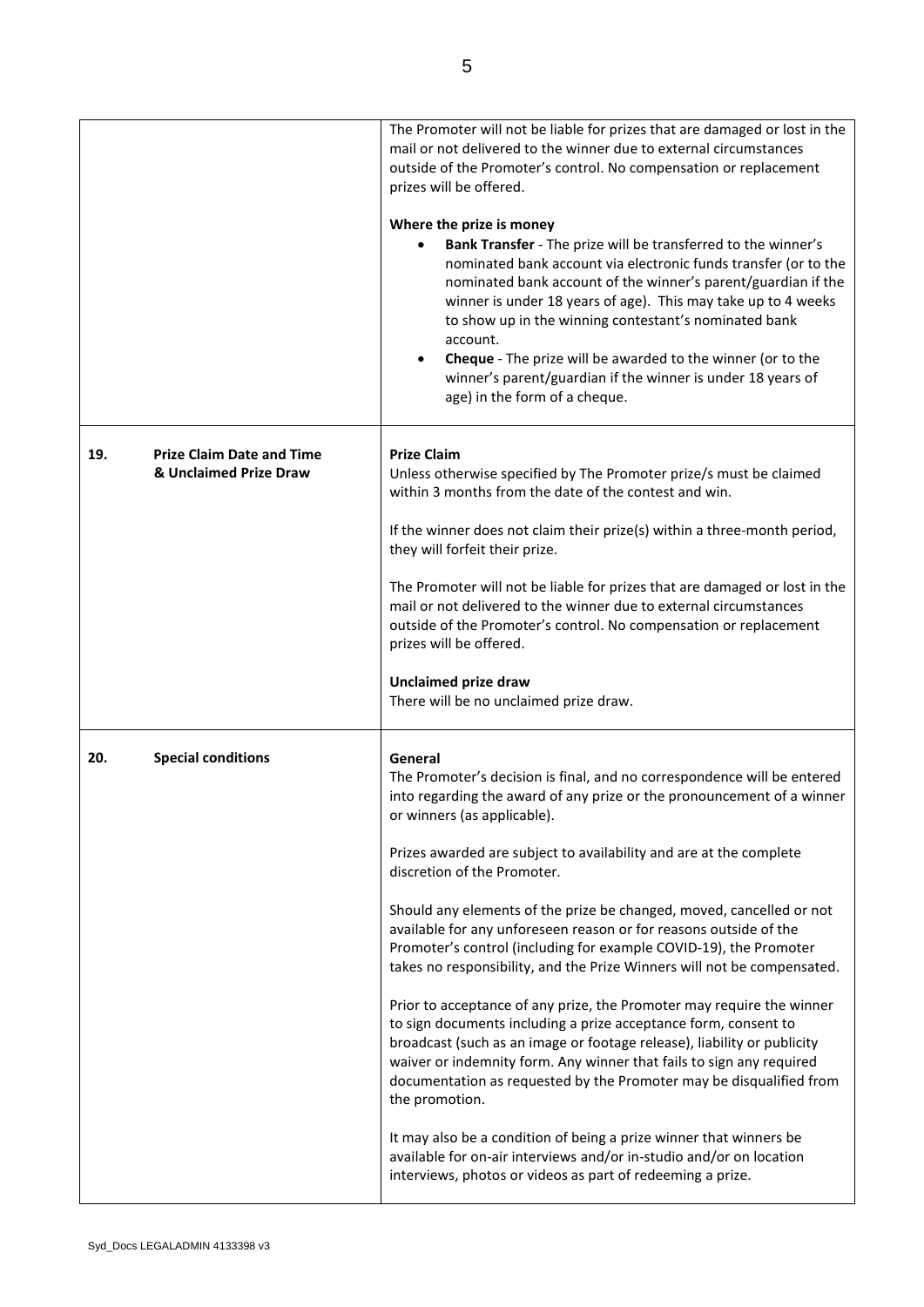| Should there be any technical malfunctions for any reason, the<br>Promoter has the option to extend the time period for giveaways<br>and/or change the specified day. The Promoter will then stipulate on air<br>the new end time of the competition. Where applicable, contestants<br>may at the absolute discretion of the Promoter be awarded the prize off<br>air.                                                                                                                                                                                                                                                                                                                        |
|-----------------------------------------------------------------------------------------------------------------------------------------------------------------------------------------------------------------------------------------------------------------------------------------------------------------------------------------------------------------------------------------------------------------------------------------------------------------------------------------------------------------------------------------------------------------------------------------------------------------------------------------------------------------------------------------------|
| <b>Information collected</b><br>The Entrant acknowledges and agrees that their personal information<br>will be collected for the purpose of administering the competition and<br>arranging for the prize to be provided to the winning Entrants, and<br>otherwise in accordance with the Promoter's privacy statement at<br>http://www.arn.com.au/about-us/privacy-policy/.                                                                                                                                                                                                                                                                                                                   |
| <b>Contesting dates</b><br>Contesting dates for prize giveaways is at the absolute discretion of the<br>Promoter. Should for any reason the contesting dates need to change<br>(for example, due to talent being unavailable, technical difficulties with<br>the phones or other equipment, and/or any changes to prize<br>availability) the Promoter will communicate the date change on air,<br>online and/or on social. The Promoter also has the option to extend the<br>existing contesting day should it be required for any reason.                                                                                                                                                    |
| Promoter's right to request further information<br>The Promoter, in its sole and absolute discretion, may request for more<br>information with respect to an entry. Contact by the Promoter or the<br>Station does not mean that the entry is deemed the winner.                                                                                                                                                                                                                                                                                                                                                                                                                              |
| Promoter's right to exclude any entrant<br>The Promoter reserves the right to exclude any entrant in its absolute<br>discretion, including should it deem an entrant to be unsuitable for<br>participation in the promotion.                                                                                                                                                                                                                                                                                                                                                                                                                                                                  |
| Photos/Videos/25-word answers and other material submitted as part<br>of Entry<br>By entering this competition, Entrants agree that:<br>All photos, videos or other material submitted as part of their<br>entry are owned by them.<br>Materials do not contain images or copyright materials of<br>٠<br>anyone else unless they have the express consent of that<br>person(s).<br>Materials do not contain anything which is (as determined by<br>٠<br>the Promoter in its discretion) obscene, defamatory,<br>discriminatory, or otherwise inappropriate.<br>For the avoidance of doubt, the Promoter reserves the right to<br>invalidate any entry which does not meet the criteria above. |
| <b>Phone calls</b><br>If an entrant's phone line drops out, or for any reason the entrant's<br>answer is inaudible, or the announcers are unable to hear the entrant<br>on the phone line, the Promoter (in its sole and absolute discretion)<br>may decide to replace the selected entrant by randomly selecting<br>another entrant who has called through to the Station.                                                                                                                                                                                                                                                                                                                   |
| Pre-record where the contesting segment cannot run live<br>Should the contesting segment not be able to run live, the Promoter will<br>pre-record a segment with entrants from the list which will run on the                                                                                                                                                                                                                                                                                                                                                                                                                                                                                 |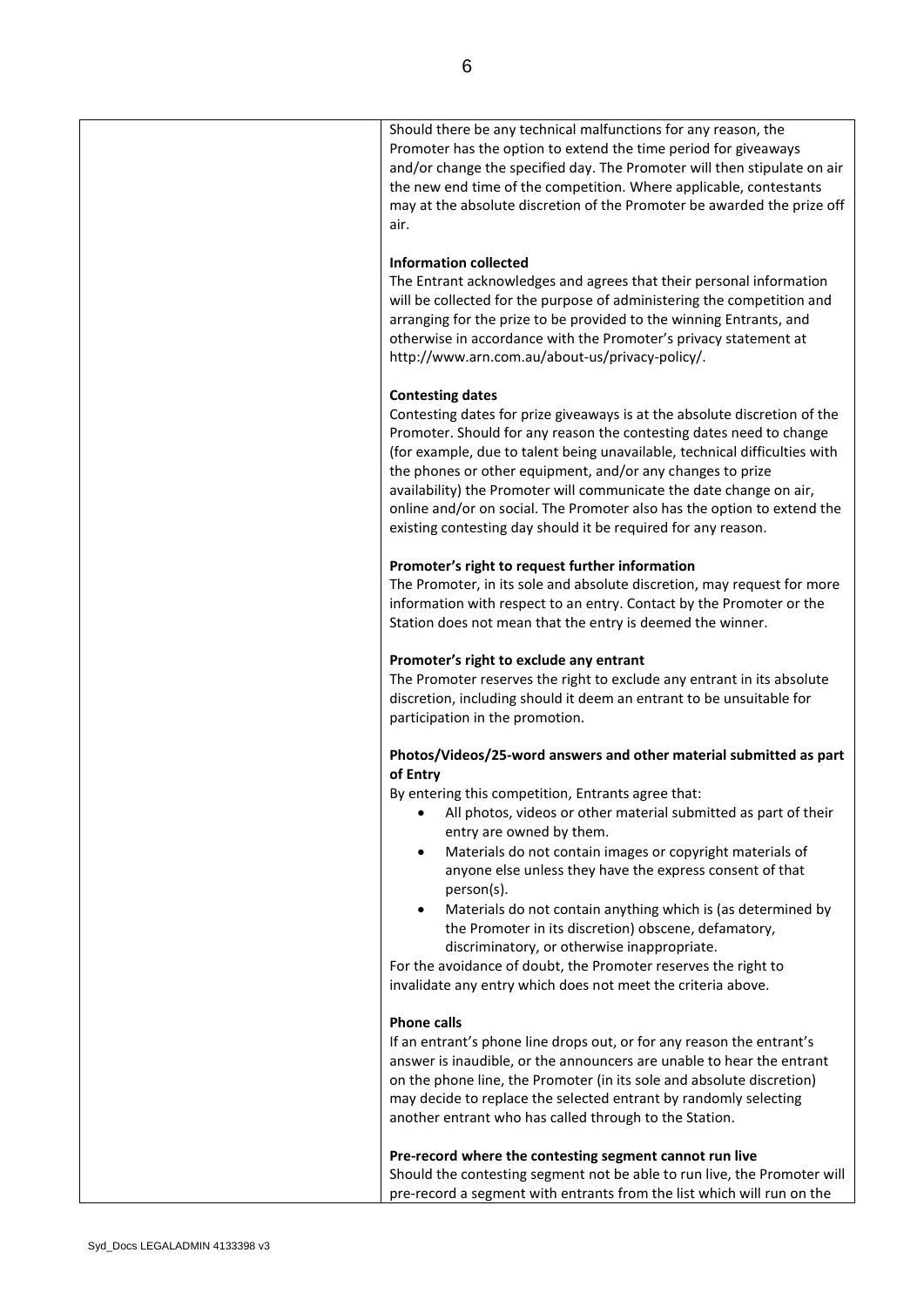| pre-recorded segment will be made aware at the time of participating.<br>Anyone who takes part in a pre-recorded segment will have their minor<br>or major prizes awarded in accordance with a 'live' segment win.<br>Any listener who is chosen to participate in a pre-recorded segment<br>must not make any statement, announcement or comment to the<br>public or any media regarding their participation, without the express<br>prior approval of the Promoter.                                                                                                                     |
|-------------------------------------------------------------------------------------------------------------------------------------------------------------------------------------------------------------------------------------------------------------------------------------------------------------------------------------------------------------------------------------------------------------------------------------------------------------------------------------------------------------------------------------------------------------------------------------------|
| Consent to further contact by the Station<br>By entering this Promotion, you agree that the Promoter or its related<br>entities can contact you for future promotions, including but not limited<br>to, using your details and broadcasting them on air and/or online.                                                                                                                                                                                                                                                                                                                    |
| The Promoter will only collect and use your details in accordance with<br>its Privacy Policy at http://www.arn.com.au/about-us/privacy-policy/                                                                                                                                                                                                                                                                                                                                                                                                                                            |
| Consent to broadcast participation in contest<br>By entering this competition, Entrants grant to the Promoter a<br>perpetual, non-exclusive, royalty free licence to use their name, image,<br>voice, likeness, biographic information or any other material that<br>identifies them, including any photographic, visual or sound recordings<br>of the same (collectively, Recordings), for the purposes of conducting<br>the competition and for marketing and promotional purposes. This<br>licence includes any social media material published in accordance with<br>the Competition. |
| Indemnity<br>Contestants indemnify the Promoter and its related entities against any<br>claim, action, proceeding, loss or expense arising out of any liability for<br>claims by a third party, or any claims they may have, caused by or in<br>connection with their participation in the Competition or the<br>acceptance of any prize. The Promoter has no ongoing liability to the<br>entrant or their nominated person, for any reason whatsoever.                                                                                                                                   |
| <b>Clues and Hints</b><br>The Promoter reserves the right to provide hints and clues prior to the<br>contesting segment. Clues may be given away, without limitation, via<br>television, websites, social networking sites and/or on the radio, at the<br>absolute discretion of the Promoter. Clues and hints may be also<br>provided to the contestant during the quiz. Clues and hints will be given<br>at the complete discretion of the Promoter who reserves the right to<br>award additional clues or hints but is under no obligation or expectation<br>to do so.                 |
| Facebook/Instagram/Twitter<br>The Promoter reserves the right to solicit for entrants on Facebook,<br>Instagram and Twitter and invite them to register for the Promotion.                                                                                                                                                                                                                                                                                                                                                                                                                |
| When entering this Promotion, you agree to release Facebook,<br>Instagram and Twitter from all liability and claims arising out of or in<br>connection with the Promotion or these terms and conditions.                                                                                                                                                                                                                                                                                                                                                                                  |
| You acknowledge and agree that your entry must be in accordance with<br>Twitter, Instagram and Facebook's Statement of Rights and<br>Responsibilities and can be removed at any time by the Promoter or<br>otherwise in accordance with Twitter, Instagram and Facebook's                                                                                                                                                                                                                                                                                                                 |

pre-recorded show day. Any listener who is chosen to participate in a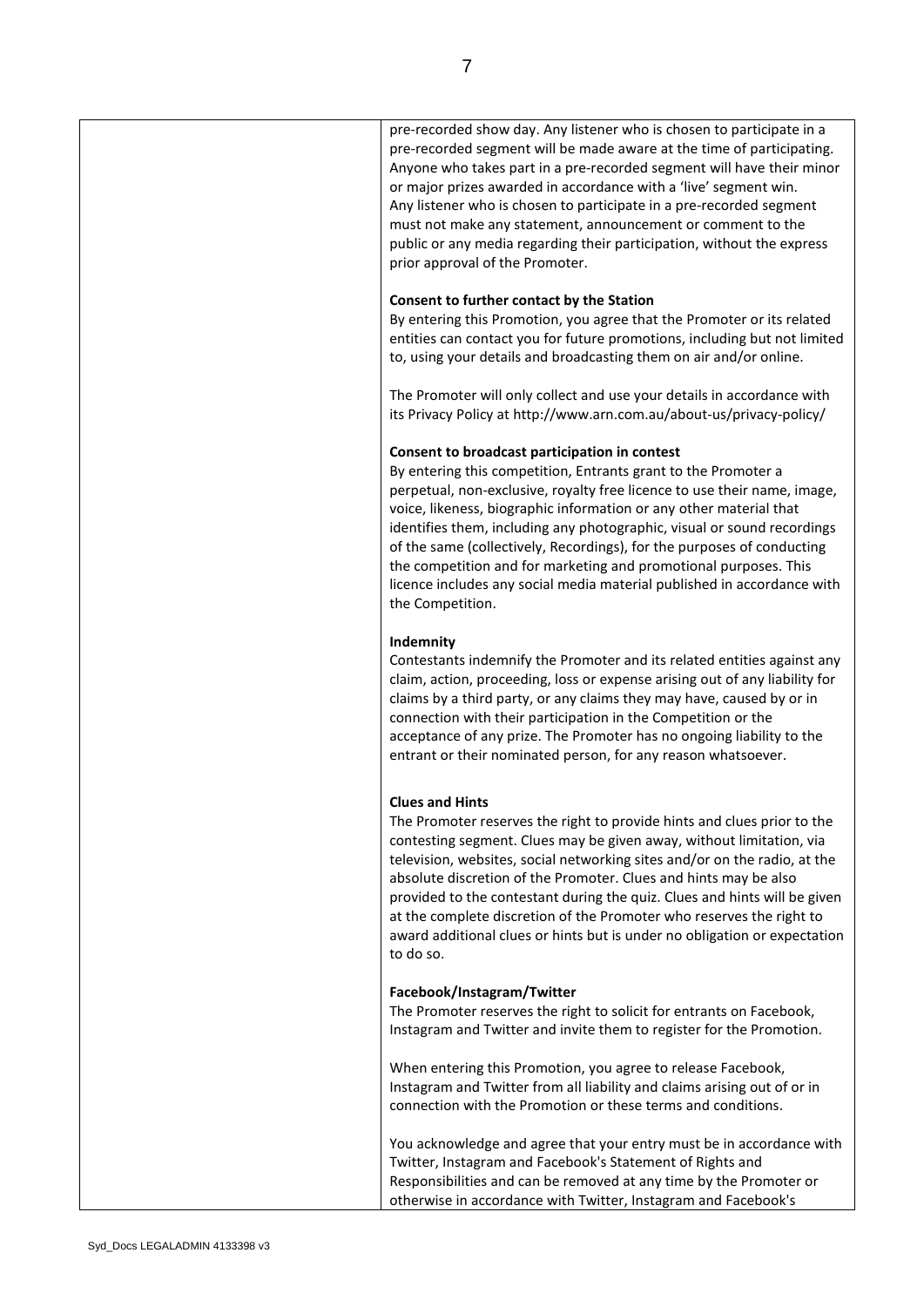| Statement of Rights and Responsibilities.                                                                                                                                                                               |
|-------------------------------------------------------------------------------------------------------------------------------------------------------------------------------------------------------------------------|
| The Competition is in no way sponsored, endorsed, administered by, or<br>associated with Facebook and Twitter. Any questions, comments, or<br>complaints regarding the Promotion should be directed to the<br>Promoter. |
| When entering the Promotion, you are providing your information to<br>the Promoter and not to Facebook, Instagram or Twitter.                                                                                           |
| Costs associated with accessing the Facebook, Instagram or Twitter<br>pages or accounts remain an Entrant's responsibility and may vary<br>depending on the internet service or telecommunications provider<br>used.    |

**The Australian Radio Network General Terms and Conditions as published on the Station Website and available from the Stations reception on request subject to such variations may be provided for in this Schedule.**

# **AUSTRALIAN RADIO NETWORK**

# **General Terms and Conditions for Promotions & Competitions**

The following document covers all promotions and competitions run by this radio station both On-Air & Online. There are sometimes additional Terms and Conditions applicable to certain competitions, these competition specific Terms can be found in the link under the relevant competition section contained on this site.

# 1. **THIS DOCUMENT:**

- 1.1 The following General Terms & Conditions apply to all competitions, giveaways and promotions ("**Promotion/s**") run by this ("**Radio Station**").
- 1.2 In the event that a Competition Terms and Condition Schedule ("**Schedule**") has been published in respect of a Promotion then these General Terms and Conditions are subject to all terms and variations as are specified in the Schedule for the purposes of that Promotion.
- 1.3 The "**Promoter**" is the operating entity of the Radio Station unless otherwise specified in a Schedule for the Promotion.
- 1.4 These General Terms and Conditions and the terms and conditions of any applicable Schedule are collectively referred to as the "**Terms and Conditions**".

# 2. **CONDITIONS OF ENTRY:**

2.1 By submitting an entry to a Promotion, the entrant acknowledges and agrees to be bound by the Terms and Conditions.

# 3. **WHO MAY ENTER PROMOTIONS:**

3.1 Promotions are open to permanent residents in the State or Territory in which details of the Promotion are broadcast by the Radio Station unless otherwise specified in the Terms and Conditions.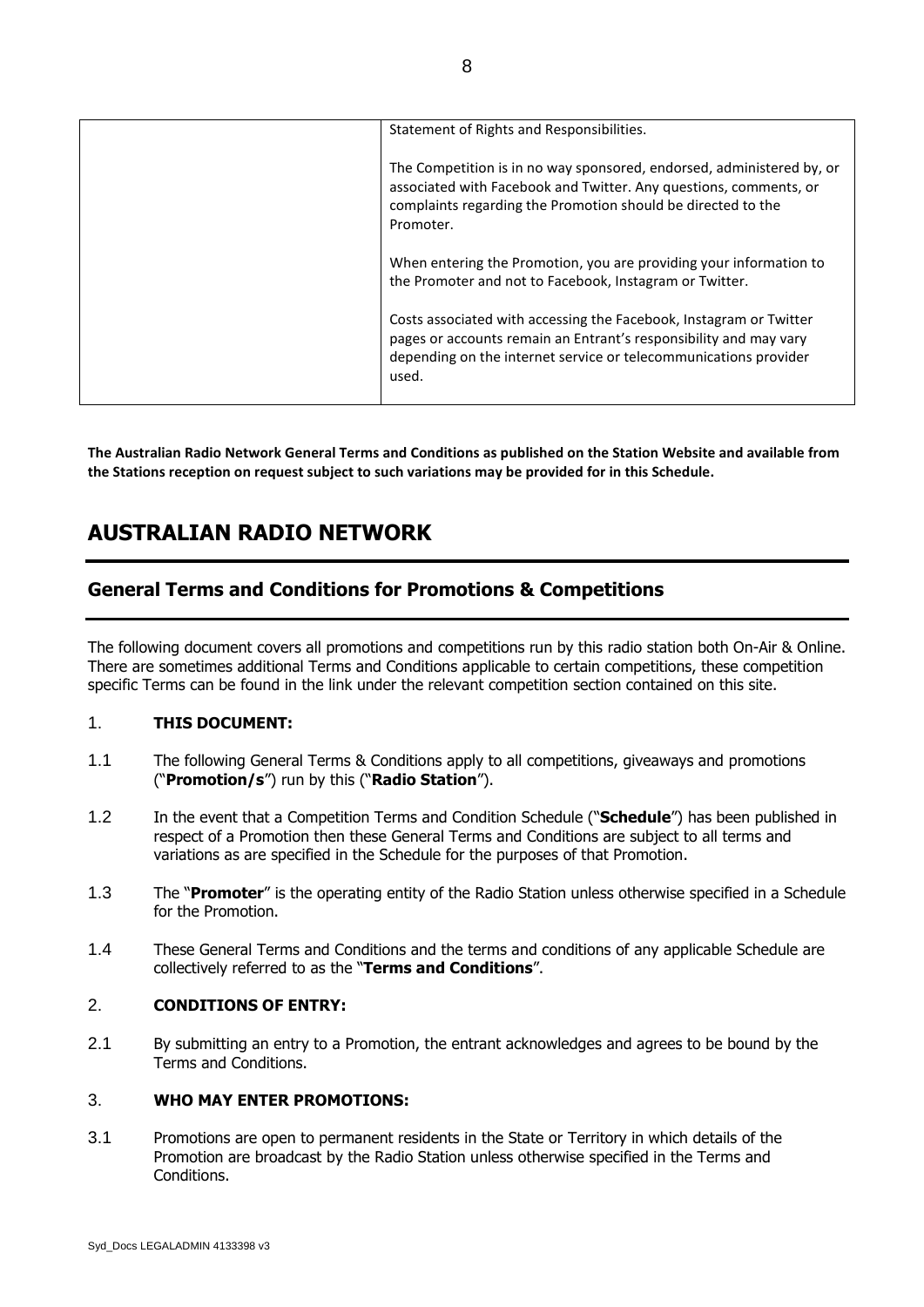- 3.2 Some Promotions will only be open to persons who are 18 years of age or older at the time of lodging their entry.
- 3.3 The Promoter may specify health, fitness or other requirements for entry if a Promotion requires any form of participation on the part of the entrant or other persons. Such requirements will be determined by the Promoter at its discretion with regard to the health and safety of all participants.
- 3.4 The Promoter may at its discretion withdraw or exclude any person from the Promotion or participation in any prize based on that person's health or medical history.
- 3.5 Unless otherwise stated in a Schedule for a Promotion, each entrant may only enter a Promotion once.
- 3.6 Entries can only be made in an individual's own name and in their own capacity and no entry can be made for or on behalf of any other person, venture or organisation.
- 3.7 Promotions are not open to:
	- (a) employees of, or contractors to, the Promoter or any of its agencies involved with the Promotion;
	- (b) the spouse, de facto spouse, parent, natural or adopted child, or sibling (whether natural or adopted by a parent) of such employees and contractors (whether or not they live in the same household);
	- (c) any person who is discovered to have used or attempted to use any more than one name in order to qualify to win any Promotion run by the Promoter except in the case of a legal change of name;
	- (d) any person where that person or anyone from the same family or household has won a prize or prizes from the Promoter on the radio station or on any station owned or controlled by the Australian Radio Network valued either individually or collectively at more than **\$500 in the 30 days** prior to the commencement of the Promotion, or **\$20,000 in the 6 months** prior to the commencement of the Promotion.
- 3.8 Entrants must not have any prior criminal convictions, AVOs or Police records and the Promoter reserves the right to terminate their involvement with the Entrant if this sub-clause is found to be in breach at any time throughout the contesting period.
- 3.9 All contestants acknowledge and agree that the Promoter can rely on the Terms and Conditions and in particular, this Clause 3 even if the Promoter only learns of a person's ineligibility after the Promoter has or appears to have awarded the prize to the ineligible person. In those circumstances, the Promoter can require return of the prize or payment of its value to the Promoter.

# 4. **ENTRY REQUIREMENTS:**

- 4.1 All entries must be lodged in accordance with the requirements of the Terms and Conditions for the specific Promotion.
- 4.2 The Promoter is entitled at its sole discretion to reject or disqualify any entry which it determines to be incomplete or ineligible or which in the sole opinion of the Promoter contains unlawful, defamatory, offensive or other material which if published or broadcast would place the business interests of the Promoter at risk or adversely effect the goodwill, name or reputation of the Promoter.
- 4.3 All entries in any form, whether written or delivered by email, telephone, SMS or otherwise are deemed received only upon actual receipt of a complete and eligible entry by the Promoter. In the case of online entries by way of website or other communication application, an entry will not be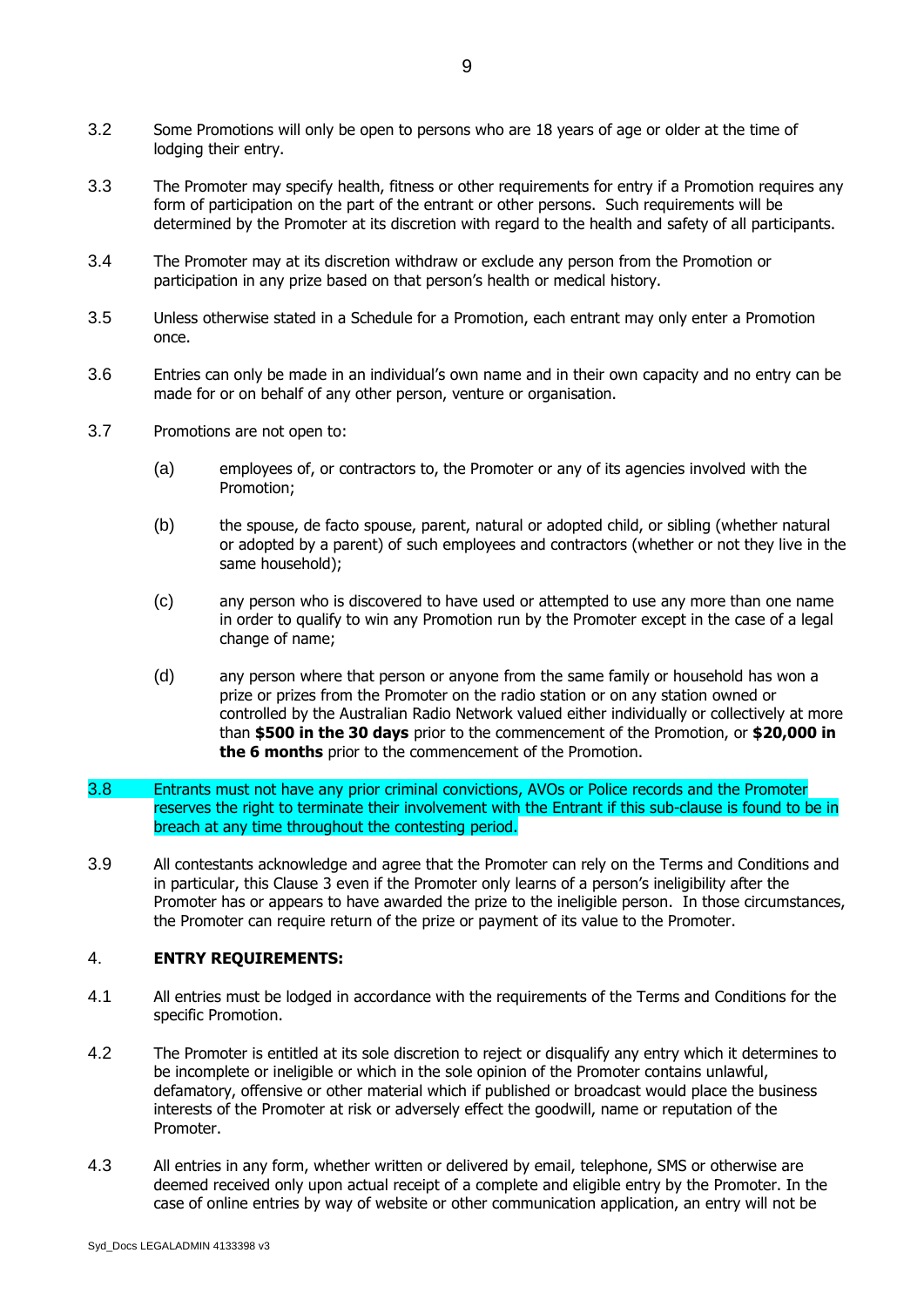deemed received unless and until a complete and legible entry is received onto the Promoter database. The Promoter shall have no responsibility for the failure of any means of communication whether within the Promoter's control or otherwise.

4.4 Where entries are made by SMS, the maximum cost of each SMS is 55 cents (including GST). Participation will only be open to entries submitted from the Participant's own telephone and where such telephone allows caller ID, is SMS compatible and is connected via a service provider which allows the receipt of text and premier messaging.

# 5. **PRIZES:**

- 5.1 All prizes will be awarded either:
	- (a) where a Schedule applies in respect of the Promotion, as provided for in that Schedule; or
	- (b) in other cases as is published by the Promoter in respect of the Promotion.
- 5.2 All prizes must be collected within 3 months of the date of notification of winners as provided for below. Subject to the regulatory requirements of the individual States or Territories, prizes not collected within 3 months will be forfeited and will be redistributed into the prize pool of the associated station and used for alternative contest giveaways. See clause 16 regarding Prize Claim and Delivery.
- 5.3 All prize items are valued based on recommended retail pricing inclusive of GST and the Promoter takes no responsibility for any variation in item values.
- 5.4 Any taxes which may be payable as a consequence of a winner receiving the prize are the sole responsibility of that winner.
- 5.5 Prizes are non-transferable and may not be redeemed for cash.
- 5.6 All "cash" prizes will be paid to by bank transfer to the winner's nominated bank account. Payments will only be made to the account owned by the winner. Winner's must provide the correct details for their nominated bank account and they will not be compensated if incorrect details are provided resulting in cash prizes being paid to the wrong account. Alternatively, winners can request a cheque be drawn, payable to the winner only.
- 5.7 If the specified prize becomes unavailable due to general unforeseen circumstances, the Promoter may substitute a prize of like or equal value, subject to state regulations.
- 5.8 If the specified prize becomes unavailable due to acts of terrorism or acts of god (IE earthquake or other natural disaster). The Promoter and its associated promotional partners will not be liable for replacement of any prize.
- 5.9 If a prize comprises tickets or attendance at any function or event, the Promoter accepts no responsibility or liability in respect of the function or event. Should the function or event be cancelled, postponed or otherwise varied, including but not limited to by the substitution of the promoted performers, then the Promoter has no responsibility to provide alternate or substitute tickets or to provide any cash equivalent in substitute for the tickets. The winner will in all respects be bound by and comply with the terms and conditions applicable to such event or performance including but not limited to the requirements for responsible service of alcohol and the right of the Promoter, the organiser of such a function or event or their respective contractors or representatives the right to refuse the winner and/or any guests of the winner entry or service.
- 5.10 Where a prize includes backstage or other opportunities to meet performers or celebrities, all such opportunities are at the discretion of the relevant artist or celebrity and their management and the Promoter will not be responsible or liable in the event that such meet and greet opportunities do not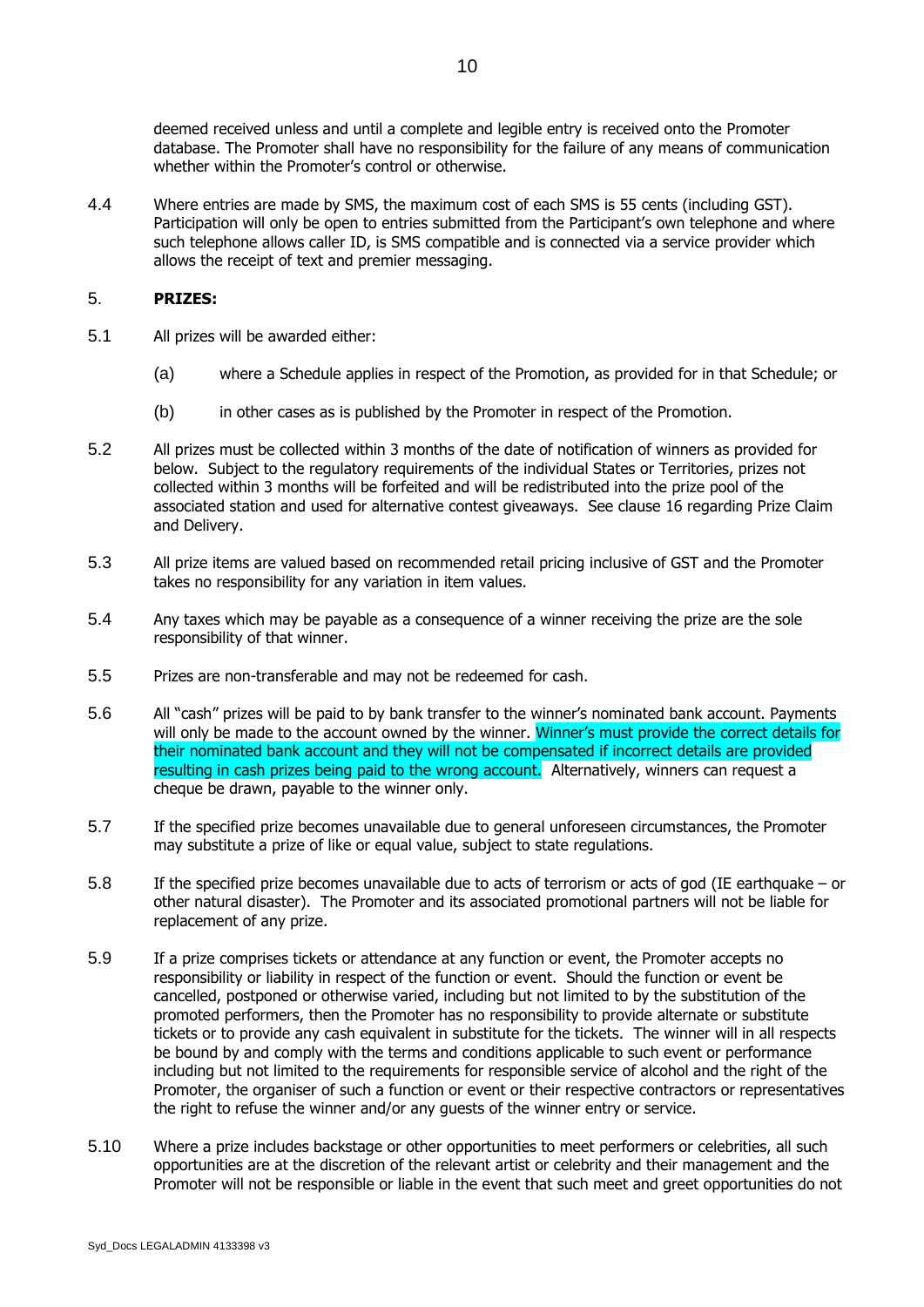take place and no replacement tickets, cash substitute or other compensation will be payable in any form by the Promoter in these circumstances.

- 5.11 If a prize includes attending an event where alcohol is served, then a winner and any accompanying guests must be 18 years of age or over and must carry with them at all times during such event valid photographic identification and must provide such proof of age for inspection on request.
- 5.12 If a prize comprises vouchers, then all vouchers will be subject to the terms and conditions of the provider of the vouchers and the expiry date specified by the provider of the voucher.
- 5.13 Unless otherwise specified, the class of travel for a travel prize incorporating an airfare is economy class.
- 5.14 Any prize comprising accommodation will be for accommodation costs only and does not include additional charges (such as mini bar, in-room entertainment, dry cleaning, room service or other additional charges) unless additional room service or other related charges are expressly stated to be included in the Schedule for the Promotion.
- 5.15 All prizes awarded are for the benefit of the entrant only unless otherwise specified in a Schedule for the Promotion and are non-transferable. Prizes must be used within the applicable time frames and dates specified for the purposes of the Promotion and may be subject to availability and school holiday or peak season exclusions.
- 5.16 Where a prizes includes travel, it is the responsibility of the winner to take out appropriate travel and related insurance at their own cost.
- 5.17 If a prize includes overseas travel then unless otherwise specified in a Schedule for the Promotion, the prize will exclude applicable Government taxes and charges. It is the responsibility of the entrant to ensure they and any accompanying persons hold valid passports and comply with all legal and regulatory requirements for the travel component of any prize. All travel is at the entrant's own risk and the Promoter accepts no liability or responsibility whatsoever in respect of loss or injury caused during such travel. Failure for any reason to utilise a prize comprising travel within the specified dates will result in the forfeiture of the prize.
- 5.18 The Promoter may at its absolute discretion withdraw or exclude any person from the Promotion or participation in any prize if that person at any time behaves in a manner which in the opinion of the Promoter or the staff contractors or representatives of the operator of any event comprising a prize in a Promotion is inappropriate or offensive or is or could be considered antisocial, dangerous or threatening or which may cause injury to themselves or any other person.
- 5.19 The decision of the Promoter will be final in determining the winner of each Promotion. This will include but not be limited to adjudicating on whether answers to quizzes are correct or otherwise and in the event of a tie or draw in a Promotion determining at its discretion which entrant shall be declared the winner.
- 5.20 If the Promoter becomes aware at any time, including after a winner has been announced, that an entrant has not complied with these Terms and Conditions or other terms and conditions of the Promotion, the entrant will have no entitlement to any prize and, as required by the Promoter, must return or repay the full value of any prize received.

# 6. **PARTICIPATION IN ACTIVITIES AND PRIZES AND INDEMNITY:**

<span id="page-10-0"></span>6.1 Any entrant or winner participating in any activity for the purposes of the Promotion or in respect of any prize agrees to fully release and indemnify to the maximum extent permissible by law, the Promoter and Australian Radio Network and their respective contractors, employees, directors and officers in respect of any claim for accident, injury, property damage, financial lossor loss of life in connection with the entrant or winner's participation in the Promotion or prize.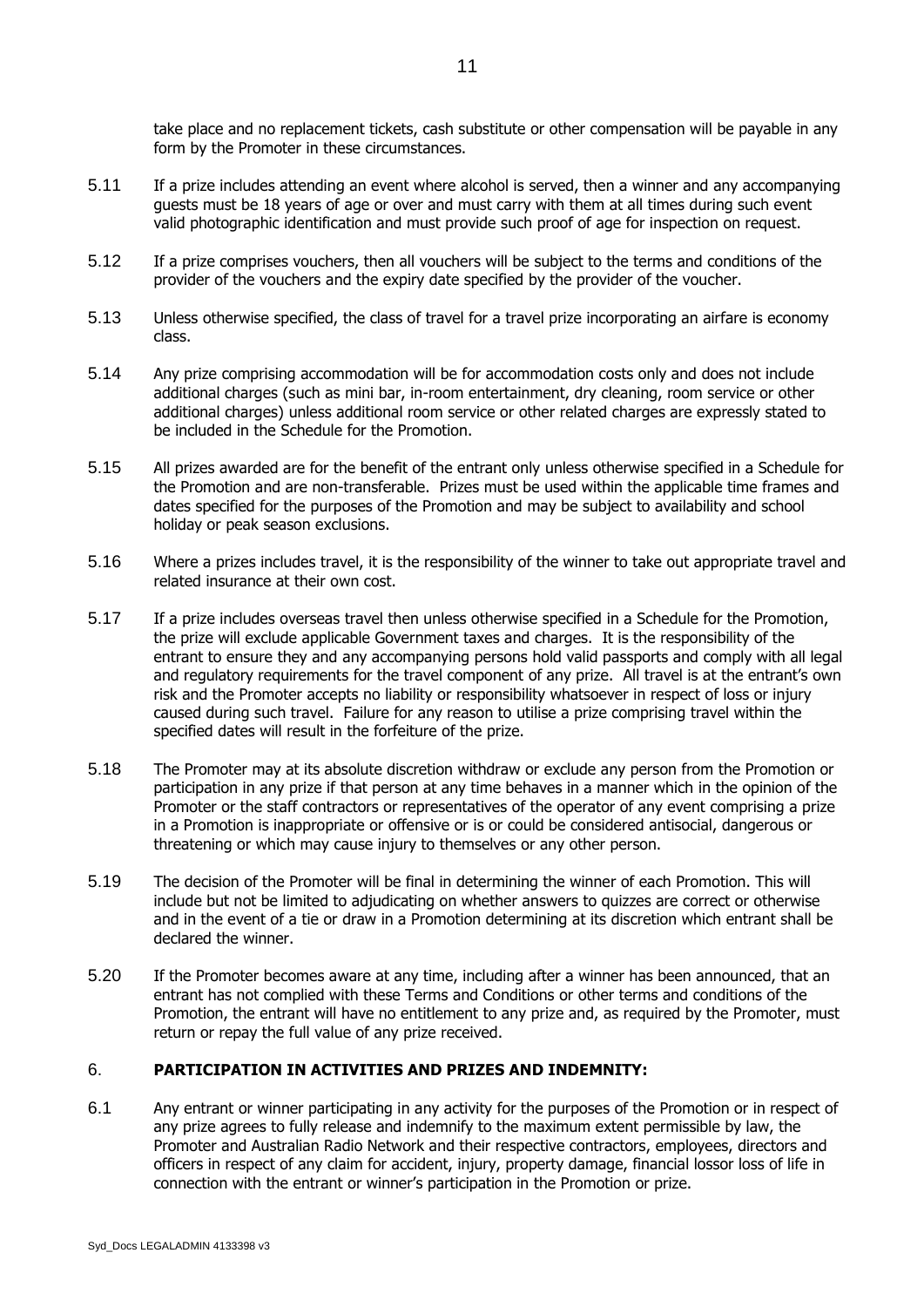- 6.2 The indemnity granted by each entrant and winner to the Promoter and Australian Radio Network and their respective contractors, employees, directors and officers pursuant to Clause 6.1 includes in respect of any cost, loss, expense, damage or liability whether direct or indirect or consequential, (present or future), and any fine or penalty incurred by the entrant or winner.
- 6.3 In respect of any prize comprising travel or any other activity, the winner expressly acknowledges that undertaking such travel or activity is at the winners own risk and sole discretion and that the winner will make their own assessment of the risks and of their own suitability to participate in or to undertake such activity or travel.
- 6.4 Each entrant and winner may at the discretion of the Promoter be required to execute a Deed of Indemnity & Release prior to their participation in a Promotion or prize in a form determined by the Promoter. The Promoter may deem an entrant ineligible to participate in a Promotion or ineligible to win a prize if they fail to provide such release or indemnity on request.
- 6.5 Unless otherwise specified in the applicable competition Schedule, winners may substitute a proxy to take part on their behalf – full details of proxy will need to be provided to the promoter prior to activity commencement. Such proxy to provide a release and indemnity in accordance with clause [6.1](#page-10-0) and otherwise to be bound by the Terms and Conditions of the Promotion.
- 6.6 Where an entrant or winner is under the age of 18, their parent or guardian will be required to sign the necessary indemnity and consent forms in order for the entrant to participate in the Promotion or prize.

# 7. **PRIZE COLLECTION:**

- 7.1 Prizes must be claimed in person unless the winner is advised otherwise by the Promoter. The winner will be required to provide photographic identification for the purposes of collecting the prize. The collection of prizes is the sole responsibility of the winner.
- 7.2 For cash prizes, photographic identification must be provided in person at least 5 business days in advance of the intended pick up date to enable cheques to be drawn. Photographic identification will also be required when collecting the prize.
- 7.3 Lost cheques will only be reissued within 6 months of their original issue date and only once.
- 7.4 A copy of the Terms and Conditions and/or a signed receipt and acknowledgement must be signed and endorsed by any winner to indicate his/her understanding and acceptance of these terms.
- 7.5 Prizes will only be awarded following winner validation and verification. The determination of the Promoter or such judges as are nominated by the Promoter are final and no correspondence will be entered into.
- 7.6 If a prize is mailed to an entrant by the Promoter the Promoter shall not be responsible for any replacement or compensation if the prize is lost or is delayed so that for example tickets arrive after their scheduled event. It is at the sole discretion of the Promoter whether or not to mail any prize.

# 8. **PUBLICITY:**

- 8.1 Each entrant consents to the content of their entry and any telephone entries or other call with the Promoter being recorded, broadcast and published online by the Promoter without payment.
- 8.2 If an entrant submits a photograph as part of a Promotion the entrant consents and hereby grants to the Promoter all rights necessary for the Promoter to edit and publish on its website the photograph at the Promoter's discretion and for other publicity purposes associated with the promotion of the Radio Station. The entrant warrants to the Promoter that all parties shown in the photograph have provided their consent for the purposes of the Promotion and that the photograph is in fact a photograph of the entrant where this is a requirement of the Promotion.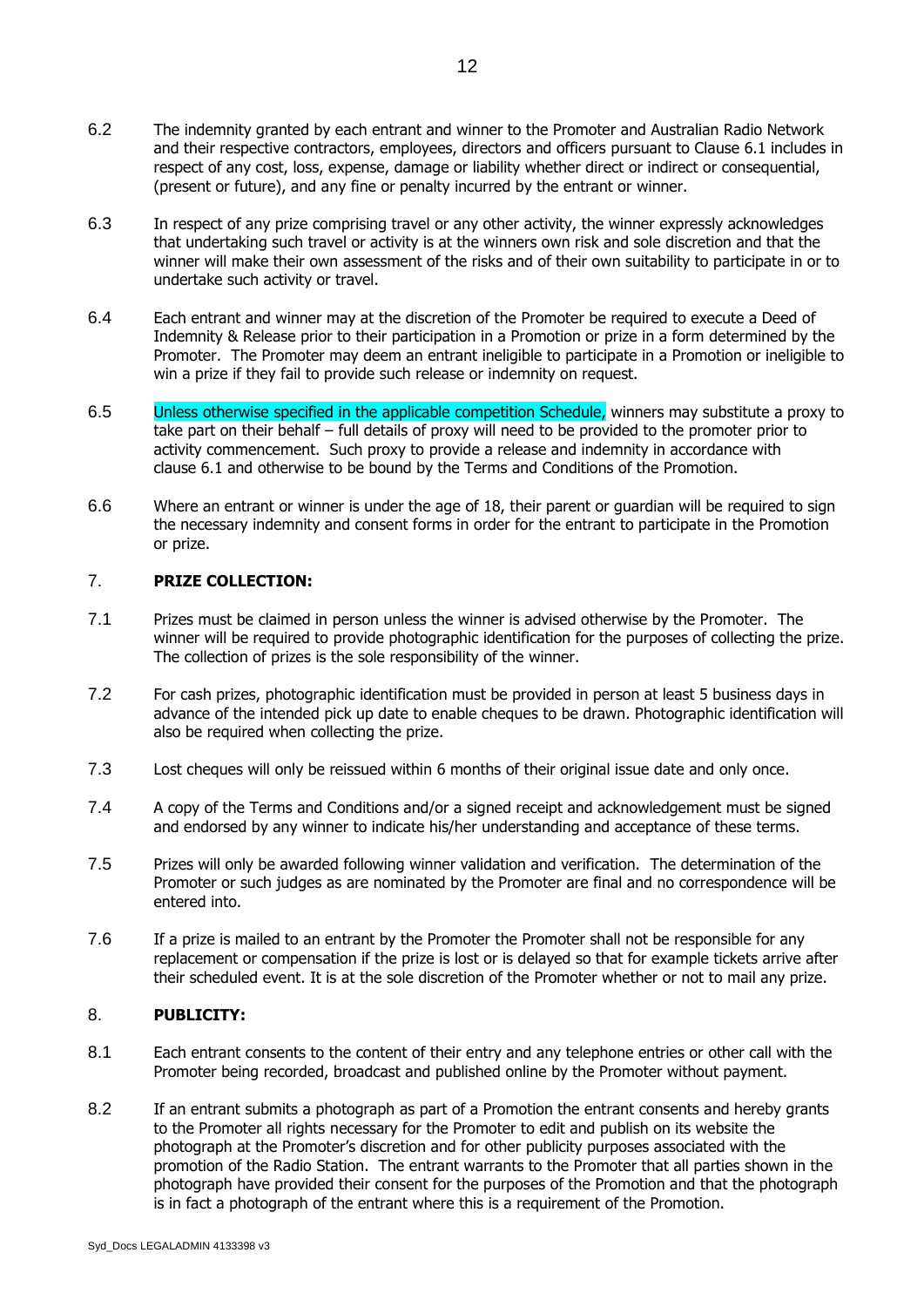8.3 Acceptance of a prize constitutes permission for the Promoter to use winner's name, suburb of residence, recording of winner's voice, photos and likeness and filming for advertising and promotional purposes by the Promoter for broadcast by radio and for use on line without compensation, unless otherwise prohibited by law. The winners name will NOT be used or listed in any other form of media without the explicit and written permission of the winner.

# 9. **EXCLUSION OF LIABILITY:**

- 9.1 The Promoter takes no responsibility for the loss of prizes due to incorrect or imprecise delivery details provided by an entrant.
- 9.2 The Promoter makes no representations or warranties as to the quality, suitability or merchantability of any goods or services offered as prizes.
- 9.3 To the extent permitted by law, the Promoter is not liable for any loss suffered or sustained to personal property and including, but not limited to consequential (including economic) loss by reason of any act or omission, deliberate or negligent, by the Promoter, or its servants or agents, in connection with the arrangement for supply, or the supply, of any goods or services by any person to the prize winner(s) and, where applicable, to any persons accompanying the winners.
- 9.4 A winner (or his or her guests, parent or guardian as appropriate) may be required to sign and return any liability release provided by the Promoter and/or its contractors as a condition of the prize being awarded. Failure to return the signed releases and indemnities will result in the entitlement to the prize being forfeited and the selection of another winner.

#### 10. **OWNERSHIP OF ENTRIES:**

10.1 All entries (whether in written, audio or visual form, or a combination of those) become and remain the property of the Promoter (subject to the limits contained in the Privacy Statement).

# 11. **DISQUALIFICATION:**

- 11.1 The Promoter is not responsible for lost, interrupted communications or unavailable network server or other connections, failed telephone, mid-delivery or computer transmissions or other errors of any kind, whether human, mechanical or electronic. For the avoidance of doubt, the Promoter is not responsible for technical delays associated with the IP delivery or the carriage service. Entrants in promotions that involve a cue to call may experience varying delays depending on their mode of reception.
- 11.2 The Promoter assumes no responsibility for any error, defect, delay, theft or unauthorised access to or alternation of entries. Subject to any written directions given under the applicable law, if for any reason, the Promotion is not capable of operating as planned, including infection by computer viruses, tampering, unauthorised intervention, fraud or any other causes beyond the control of the Promoter which corrupts or affects the administration, security, fairness, or proper conduct of the Promotion, then the Promoter reserves the right, at its sole discretion, to cancel, terminate, modify or suspend the Promotion.
- 11.3 The Promoter reserves the right, in its sole discretion, to disqualify any individual for:
	- (a) tampering with the entry process, including exceeding any limitation on the numbers of entries, or any other process as determined by the Promoter that in any way affects the fairness of the promotion;
	- (b) tampering with the operation of the Promotion or any web site of the Promoter or associated with the Promotions;
	- (c) acting in violation of these Terms and Conditions; or